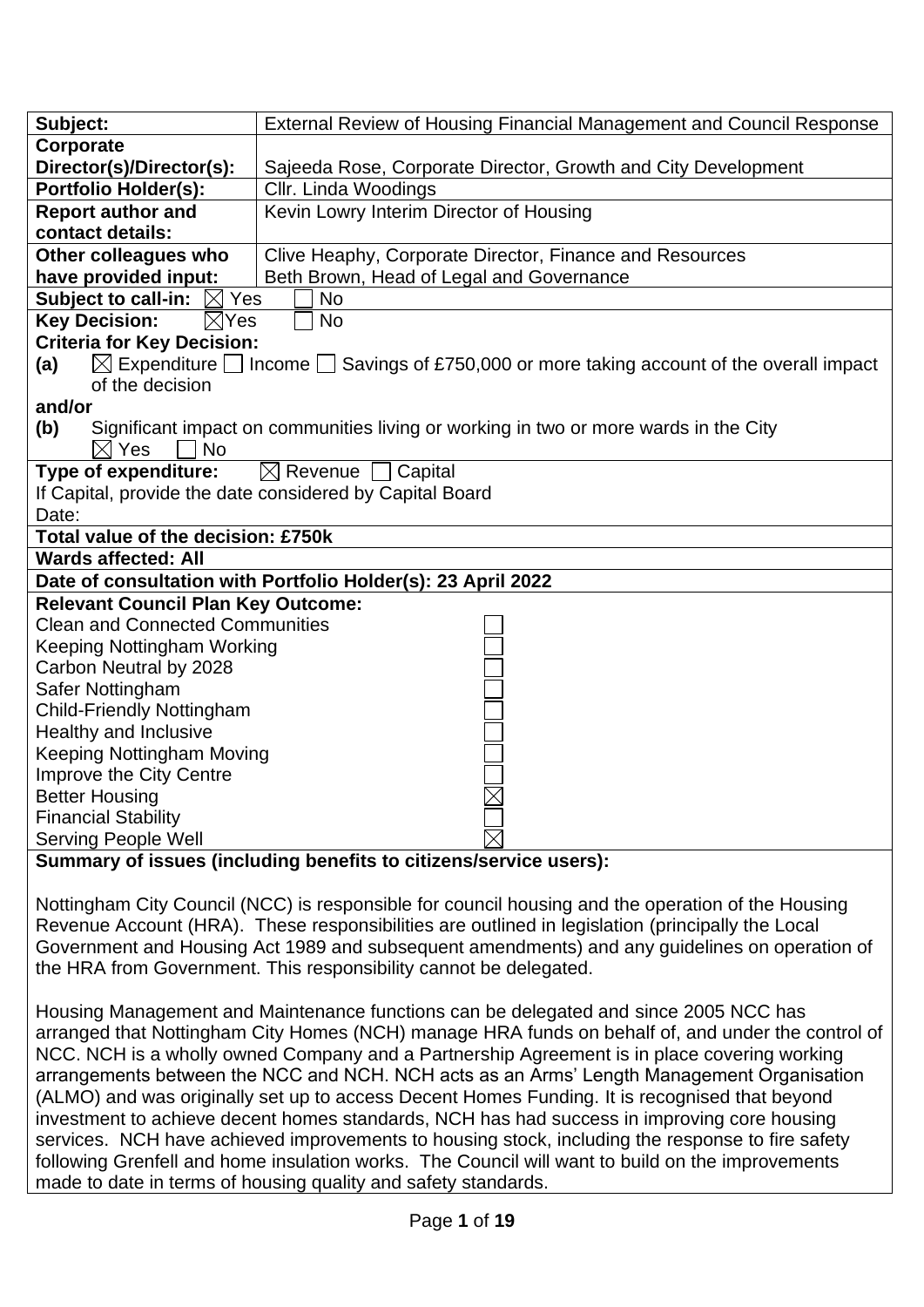HRA funds are for the benefit of the council's tenants and leaseholders and are funded primarily by rents and service charges. The HRA is a strictly ring-fenced account of the General Fund (GF) for specific purposes set out in the legislation and guidelines.

A review commissioned by the Council has identified that NCC, including through its arrangements with NCH, has acted unlawfully in relation to breaches of the HRA Ring Fence.

The issue was previously reported to and considered at an Extraordinary meeting of Full Council on 4 January 2022. Amongst other actions agreed, two further reports were commissioned. This paper addresses key points arising from the findings of these two reports by an independent investigator, Richard Penn and CIPFA (Charted Institute of Public Finance and Accountancy).

The further work commissioned from Richard Penn and CIPFA, following the identification of initial breaches, has identified the causes of the unlawfulness and how it came about and that the scale of unlawful use of funds diverted away from the HRA is greater than first identified.

CIPFA's initial report identified the unlawful treatment by NCC of the NCH 'management fee rebate' which was valued at £14.367m. CIPFA's additional work has uncovered a further sum of up to £25.759m of detected and assessed issues taking the overall scale of the issue of up to £40.126m. This comprises:

i) Issues raised in the original report concerning the unlawful treatment by NCC of NCH 'management fee rebates of £14.367m (35.8% of the total).

ii) Issues forming workstream A of CIPFA's review which concerned historical decisions taken by NCC without full consideration of the HRA ring-fence totalling £8.503m (21.2% of the total).

iii) Issues forming workstream B of CIPFA's review which concerned the extent to which HRA monies have been spent by NCH on non-HRA activities between 2014-15 and 2020-21 totalling £17.158m (43.0% of the total).

The investigations the council has commissioned have identified issues with historical financial mismanagement, a lack of adequate record keeping and governance failures that have occurred. Consequently, it is important that the council acts swiftly and decisively to deal with the matters raised to provide assurance to itself, tenants, taxpayers, the Improvement and Assurance Board and Government. Members will need to have confidence that officer and external auditor advice is robust and consequently that the council's accounting and use of HRA is legal and passes the 'who benefits' test to ensure that the impact of HRA monies are spent in accordance with the ring fence for the benefit of Council tenants.

As well as rectifying past omissions and learning lessons, a key focus looking forward is on ensuring that decisions are taken which makes sure that these unlawful events cannot happen again. This includes clarity of roles for those responsible for safeguarding the HRA ring-fence, clear performance and financial controls within the council and in relation to the management of NCH, close monitoring of spending in the HRA, improved governance including enhancing the role of scrutiny and clear records to support future decisions around spending within the HRA..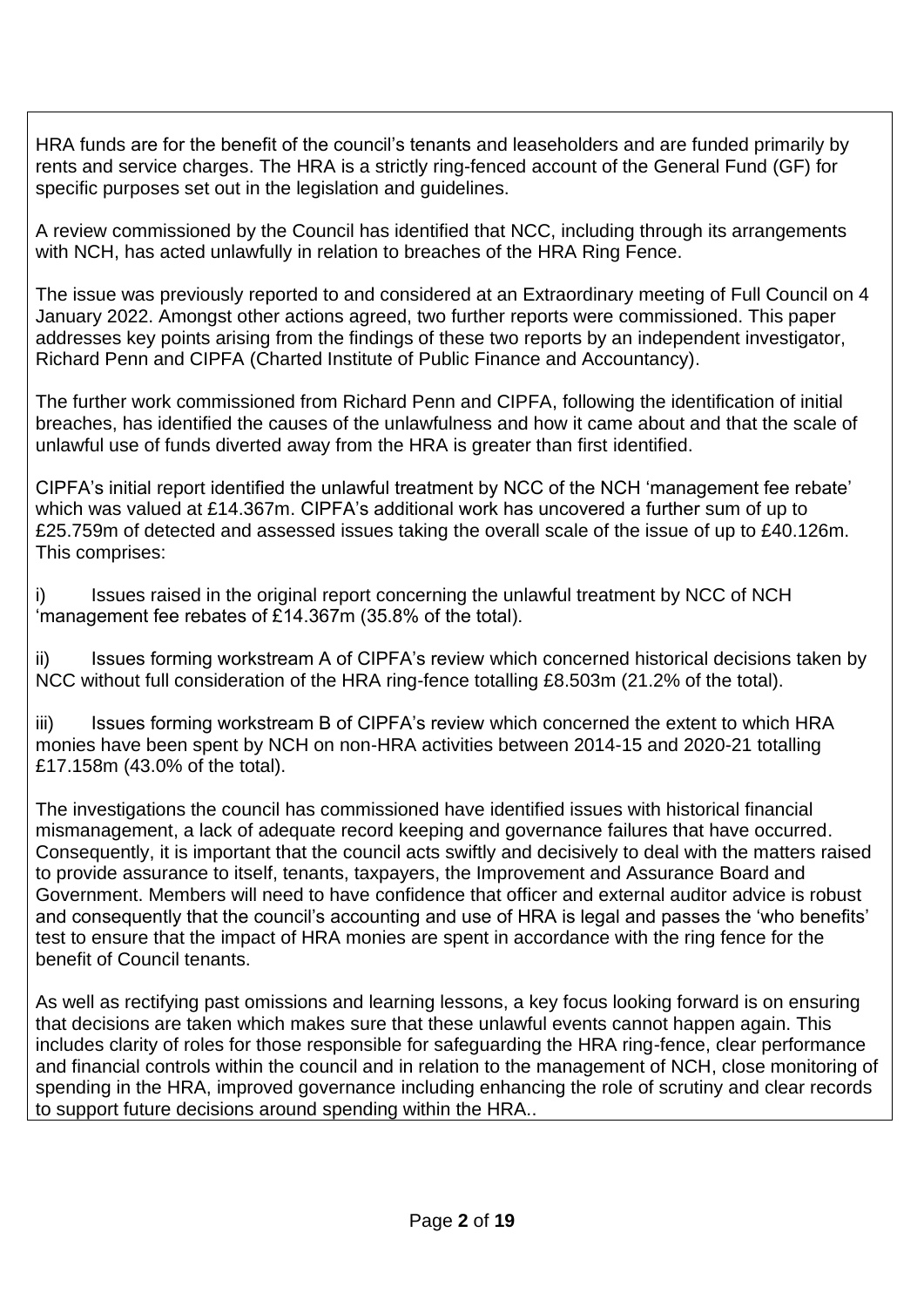# **Does this report contain any information that is exempt from publication?**

**no**

| <b>Recommendations</b> |                                                                                                                                                                                                                                                                                                                                                                                                                                                                                                                                                                                                                                                                                                                                                                                                                        |  |
|------------------------|------------------------------------------------------------------------------------------------------------------------------------------------------------------------------------------------------------------------------------------------------------------------------------------------------------------------------------------------------------------------------------------------------------------------------------------------------------------------------------------------------------------------------------------------------------------------------------------------------------------------------------------------------------------------------------------------------------------------------------------------------------------------------------------------------------------------|--|
|                        | 1. To receive and note the Key Findings Report from Richard Penn following his independent<br>investigation (Attached as Appendix 1).                                                                                                                                                                                                                                                                                                                                                                                                                                                                                                                                                                                                                                                                                  |  |
|                        | 2. To receive and note the further work undertaken by CIPFA (including appendices relating to<br>workstreams A and B). (Attached as Appendix 2)                                                                                                                                                                                                                                                                                                                                                                                                                                                                                                                                                                                                                                                                        |  |
|                        | 3. To note that the current organisational arrangements between the NCC and NCH do not<br>provide officers sufficient assurance that the HRA ring fence can be adequately protected<br>under existing arrangements, and in turn councillors have been unable to gain the required<br>level of assurance in relation to the HRA ring fence.                                                                                                                                                                                                                                                                                                                                                                                                                                                                             |  |
|                        | 4. To authorise the Corporate Director of Finance and Resources and Section 151 Officer,<br>following the receipt of further work from CIPFA outlined in this report, to seek a Ministerial<br>Direction from government to repay in aggregate up to £40 million from the General Fund to<br>the HRA (subject to any mitigations to reduce this sum).                                                                                                                                                                                                                                                                                                                                                                                                                                                                  |  |
|                        | 5. To note the options and key lines of enquiry for funding the rectification of the breach to the<br>HRA ring fence and to note that there will be an impact on the 2022/23 – 2025/26 MTFP<br>which will be reported to Executive Board and/or Full Council in due course.                                                                                                                                                                                                                                                                                                                                                                                                                                                                                                                                            |  |
|                        | 6. To approve, the serving of a 12 months' Notice to Terminate on NCH in respect of its housing<br>functions and to take over direct management of council housing from the expiry of that<br>notice period or sooner by agreement.                                                                                                                                                                                                                                                                                                                                                                                                                                                                                                                                                                                    |  |
|                        | 7. To note that should the recommendations of this report be accepted, there will be<br>engagement with tenants and leaseholders to ensure a smooth transition and continuity of<br>service about ongoing service provision. This will include how the voice of tenants will be<br>heard by NCC as the landlord after the service is brought under direct control.                                                                                                                                                                                                                                                                                                                                                                                                                                                     |  |
|                        | 8. To authorise the Corporate Director of Growth and City Development to take such steps as<br>may be necessary to deliver an effective transfer of housing management functions back to<br>the Council, in consultation with the Portfolio Holder for Housing, Corporate Director of<br>Finance and Resources and Section 151 Officer and Director of Legal and Governance and<br>Monitoring Officer. This to include, amongst other things, arrangements for the protection of<br>employment rights for NCH staff through TUPE transfer, arrangements for effective tenant<br>and leaseholder engagement and empowerment in the decision making about services, and<br>the transfer of relevant third party contracts and any other relevant arrangements as may be<br>necessary to support an effective transition. |  |
|                        | 9. To authorise the Corporate Director of Growth and City Development to take such steps as<br>may be necessary to affect such short term and practical arrangements in relation to the<br>governance arrangements of NCH to facilitate an effective transition, in consultation with the<br>Portfolio Holder for Housing, Corporate Director for Finance and Resources and Section 151                                                                                                                                                                                                                                                                                                                                                                                                                                |  |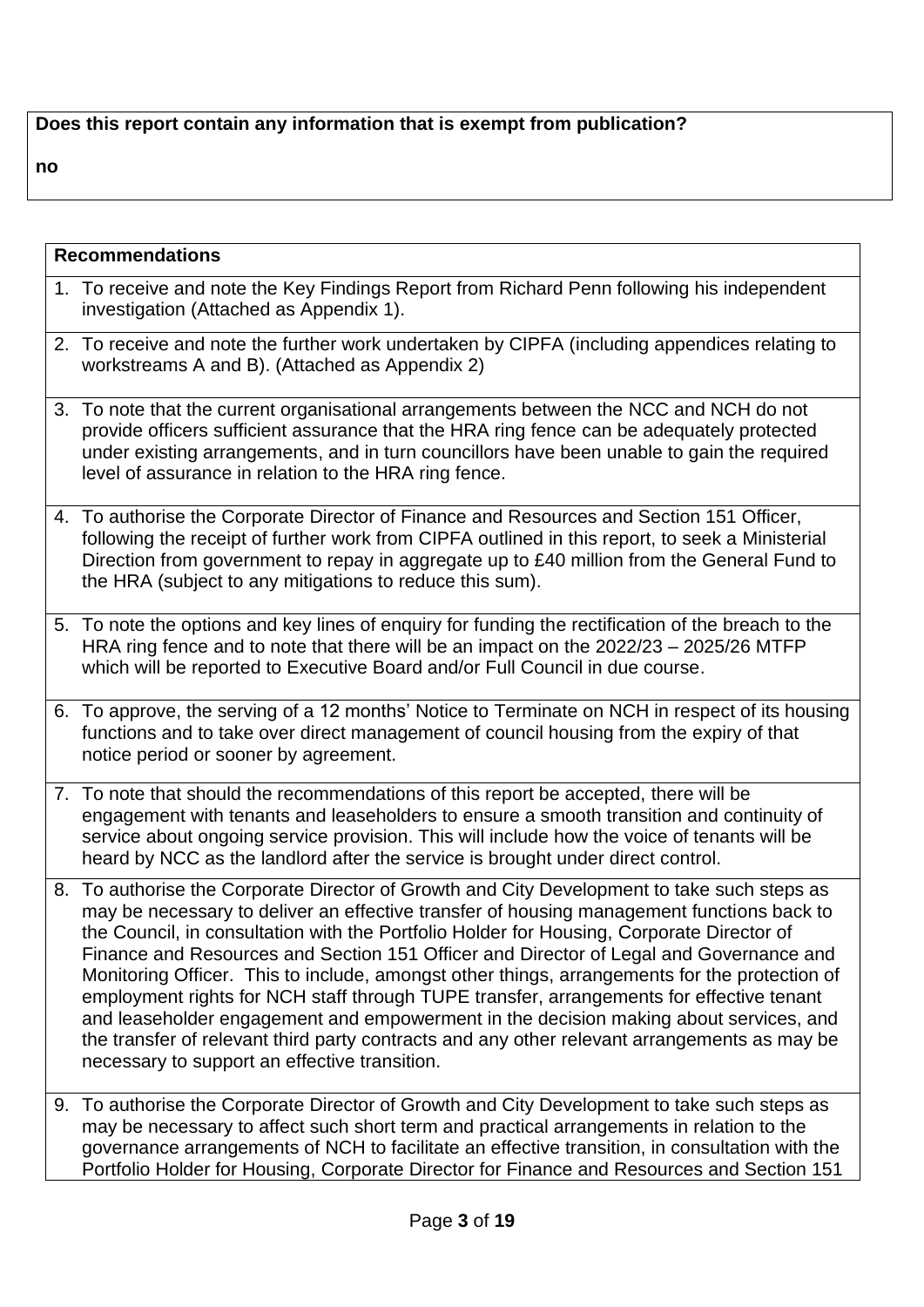Officer, the Corporate Director of Resident Services (in their capacity as the shareholder representative for NCH) and Director for Legal and Governance and Monitoring Officer, including positive liaison with the NCH Board and effecting any changes that may be necessary to the Articles of Association of NCH and Board appointments.

- 10.To delegate to the Corporate Director of Growth and City Development a provisional budget of £750,000 to deliver on the above recommendations from HRA funds, as a proper use of those funds, in consultation with the Portfolio Holder for Housing, Corporate Director for Finance and Resources and Section 151 Officer and Director for Legal and Governance and Monitoring Officer.
- 11.To note that a report is brought back to Executive Board and subsequently to Full Council to identify arrangements for a greater level of councillor engagement in overview and scrutiny arrangements for policy development, priority setting and holding to account for performance in relation to housing management matters, following the return of management of the council's housing stock to the council.

12. To note that the Overview and Scrutiny Committee will receive update reports to enable the implementation plan and consultation arrangements to be reviewed during the transition through the Council's scrutiny arrangements.

### **1.0 Background**

- 1.1 In the late summer 2021, the Section 151 officer became concerned with both the use of funds within the NCH Group (NCH Enterprises Ltd and NCH Register Provider Limited) and how a substantial value of HRA funds repaid by the Council found their way into the Council's General Fund. In respect of this and with the support of the Leader and Deputy Leader of the Council, an investigation was commissioned and conducted by CIPFA.
- 1.2 On 15<sup>th</sup> December 2021, the Council's Section 151 Officer issued a report under section 114(2) of the Local Government Finance Act 1988. At the same time, the Monitoring Officer issued a further report under section 5 of the Local Government and Housing Act 1989. Both reports were issued in respect of acts of unlawfulness by the Council in respect of "management fee rebates" made to the Council by NCH over the period 2014/15 to 2020/21 inclusive.
- 1.3 This issue has arisen following a difficult period for the Council during which the Council has had to take extensive action to address the various issues raised. These actions have included working with the Department for Levelling Up, Housing and Communities (DHLUC) who, in conjunction with NCC, and have established an Improvement and Assurance Board which reports to the Secretary of State.

The Improvement and Assurance Board are monitoring the response to the HRA issues, just as they have the wider Together for Nottingham Plan (formerly the Recovery and Improvement plan) and are seeking timely and effective action to address the matters at hand.

1.4 Full Council considered the Section 114 and the Section 5 Notice at an Extraordinary Council meeting on 4 January 2022. The Council accepted the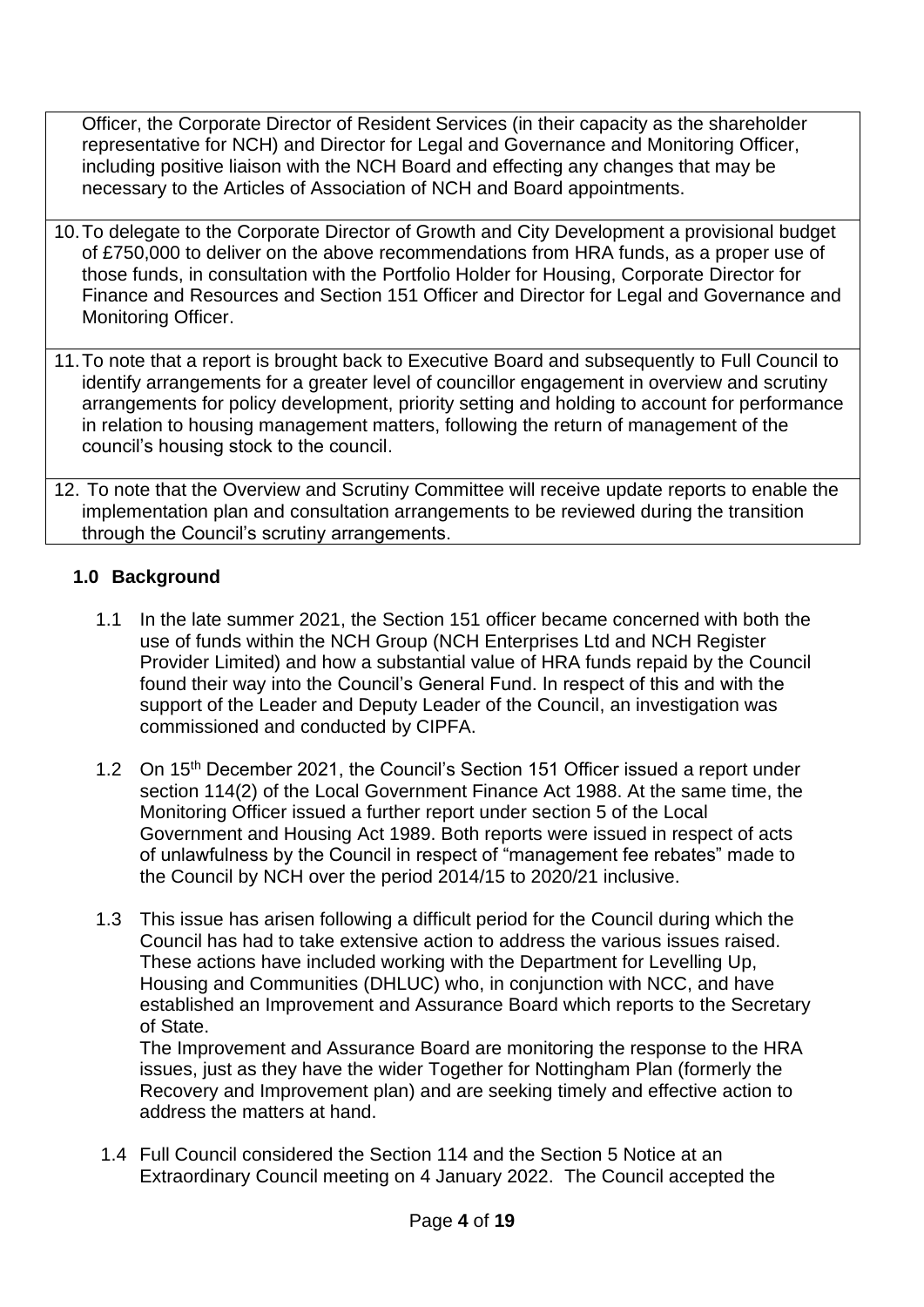Section 114 Notice and its recommendations in full. This included commissioning further reviews to understand how this practice had occurred and next steps including what would be required to ensure that there is no repeat in future. Specifically, Council agreed to:

- i. Carry out a review of the processes and systems that failed to prevent the unlawful breaches to ensure that they cannot be repeated. This will include a review process in respect of 'novel' proposals by appropriately trained and experienced staff.
- ii. Commission legal advice on the lawfulness of the transactions and in consultation with the Department for Levelling Up, Housing and Communities, the Improvement and Assurance Board and the Council's external auditors, consider what further actions are necessary.
- iii. Examine in detail the chronology of events in relation to the payments Nottingham City Homes has made to the Council including who conceived the payment, the accounting transaction detail, who authorised it, who knew about it, how challenges to the legitimacy of the payment were dealt with and by whom and any other facts that can provide insight into how the situation came to be.
- iv. In the event that the Section 151 Officer considers that the General Fund is required to repay the Housing Revenue Account and Nottingham City Homes, consider how the Housing Revenue Account or Nottingham City Homes should be additionally recompensed to reflect the opportunity cost of not having access to funds they may have been entitled to.
- v. As a consequence of the concerns raised by the Section 151 Officer and the work undertaken and conclusions drawn by CIPFA, examine and resolve other potential breaches of the Housing Revenue Account ringfence.
- vi. Further analyse the finances of the Nottingham City Homes Group to provide assurance that Housing Revenue Account funds have been properly applied and not used inappropriately to fund non-Housing Revenue Account activities undertaken by Nottingham City Homes, which could potentially breach the integrity of the Housing Revenue Account ring-fence. This will involve a forensic financial examination of:
	- a. transactions for services flowing between the Council and Nottingham City Homes; and
	- b. Transactions for services flowing between Nottingham City Homes and its subsidiaries.
- vii. Review the adequacy of the Housing Revenue Account client function in order to assess whether it is sufficient to properly scrutinise the activities of Nottingham City Homes and provide the proper strategic direction, controls and assurance on behalf of the Council as the Local Housing Authority.
- viii. Consequential to CIPFA's work and in light of the changes that have taken place in how Local Housing Authorities provide housing management since the end of the Decent Homes Programme,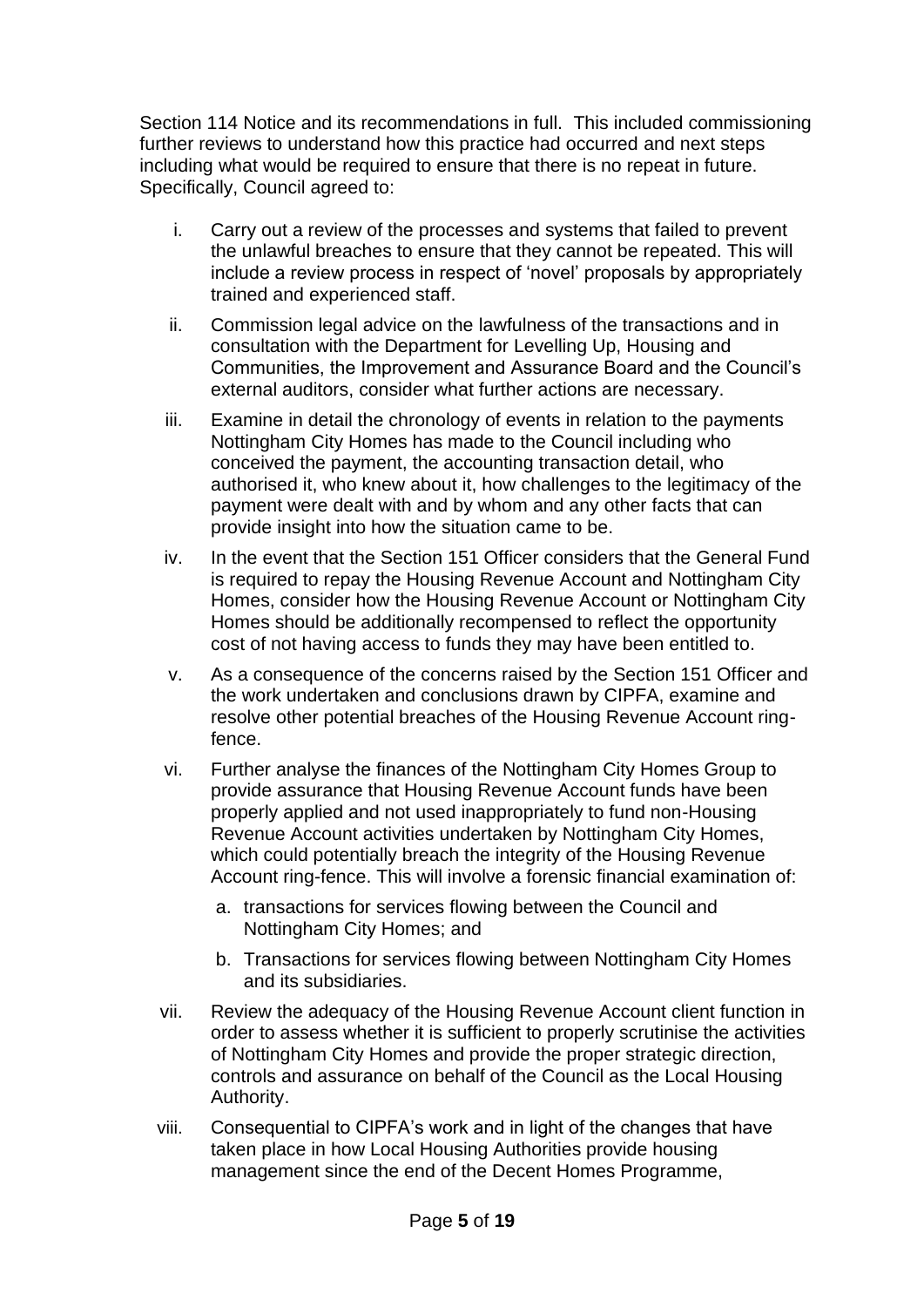commission a review of the Council and Nottingham City Homes Group relationship and future operating model to include the purpose, structure, finances and governance in relation to the housing management function as set out in the Recovery and Improvement Plan.

1.5 The two further reports by Richard Penn, a highly respected and experienced Local Government Investigator, and CIPFA have now concluded and the terms of reference, key findings and recommendations are detailed below.

#### **2.0 Further reports received**

#### 2.1 The Penn Report

In conducting the review Richard Penn analysed the initial CIPFA report and other relevant documentation. He conducted numerous interviews with current and former members and senior officers of the Council and NCH. His Key Findings Report (the Penn Report) is attached at Appendix 1.

The Penn Report was commissioned to answer four fundamental questions.

- *Who conceived the payments, who authorised them and accounting transaction details?*
- *Who knew about the payments?*
- *How challenges to the legitimacy of the payments were dealt with and by whom?*
- *Any other facts that may provide insight into how the situation came to be.*

Findings and recommendations from the Penn Report are set out below in section 3.

#### 2.2 CIPFA Report

- CIPFA's Phase 1 report identified the potential for further breaches of the HRA ring-fence in two specific areas which have been the focus of the Phase 2 work.
- In examining the issues raised, CIPFA have taken into account the [then] MHCLG's 2020 guidance on operation of the HRA ring-fence together, where appropriate with any earlier guidance in relation to the HRA (namely Circular 8/95).
- CIPFA have now undertaken the work set out in 1.3iv) above and a draft report is attached with separate appendices for the two workstreams namely.
	- o transactions for services flowing between the Council and NCH (Workstream A); and
	- o transactions for services flowing between NCH and its subsidiaries (Workstream B)

Findings and recommendations from CIPFA are set out below in section 3.13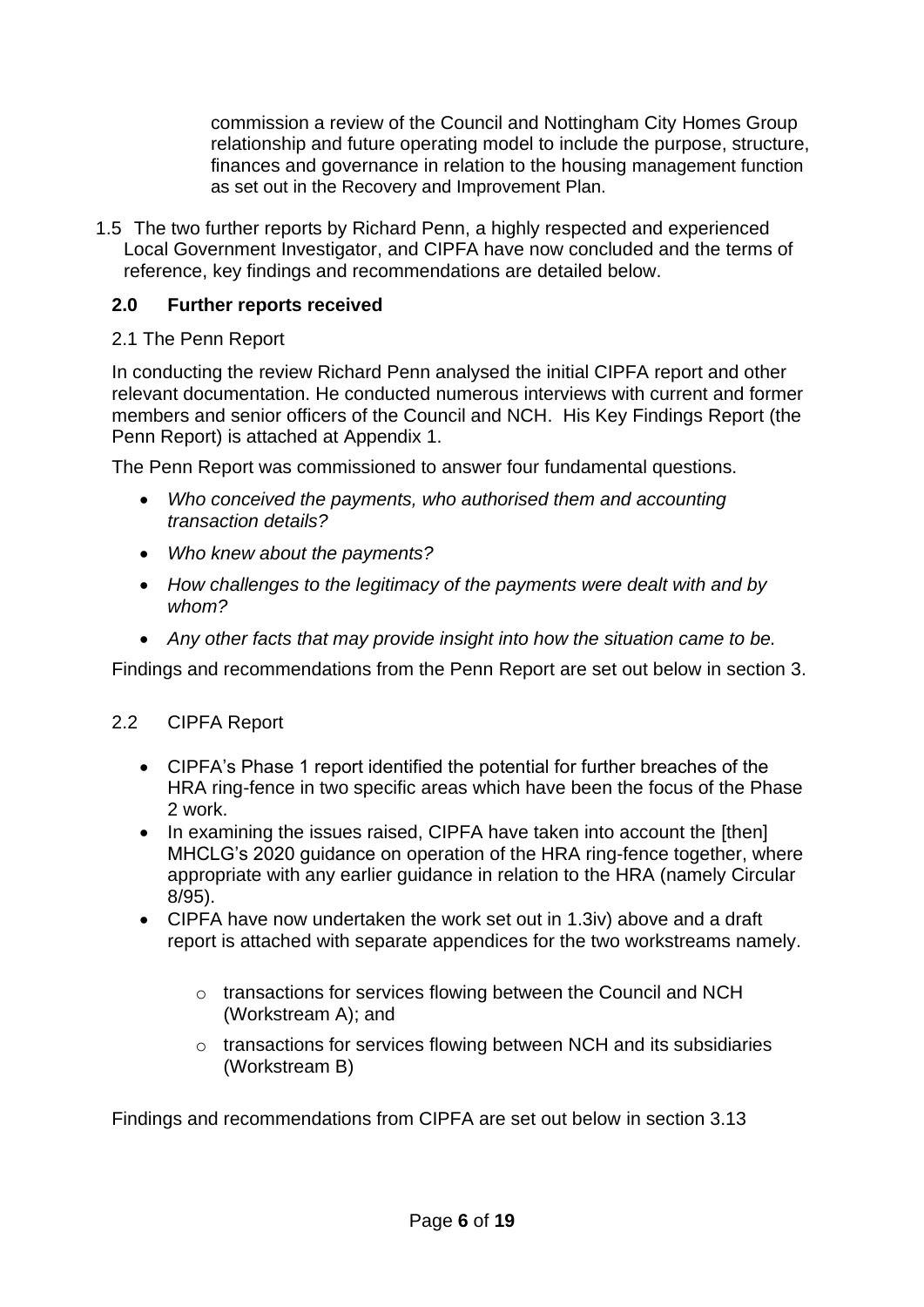# **3. Conclusions and recommendations**

# **3.1 Penn Report**

The Penn Report identified, amongst other things, a lack of alignment in the interests of NCH and the Council in relation to the management of the HRA. NCH consider that they have no responsibility in the management of the Council's HRA funds to account properly for HRA and non HRA funds and as such the current organisational arrangements between NCH and the Council are not fit for purpose, not sustainable and expose the Council to risk. This is all in the context of the current intervention arrangements with an Improvement and Assurance Board being in place to oversee the Council's improvement journey in relation to strategic financial management, governance and culture.

3.2 The Penn Report concludes that the payments in question were conceived initially by the then Corporate Director of Development as part of a wider and ongoing budget and savings exercise. The concept of the payments would have been evaluated by a working group of officers and councillors, and subsequently agreed at budget meetings by the Executive.

3.3 Having been adopted in 2014-15 these savings/payments became a standard expectation of the budgeting process. The Penn Report concludes that it was not case that the payments were a "*mechanism conceived to divert HRA funds to the General Fund (GF*)". However, it is clear that the annual rebate received by NCC was used to benefit the pressures on the GF, and that as the annual expectation of savings/payments grew "*it is likely that this became an accepted mechanism to divert funds from the HRA to the GF*".

3.4 Awareness of the payments was wide and covered many officers of NCC and NCH as well as Councillors. The budgetary process was in the public domain and the information was widely available. Specific reference is made to the fact that at the inception of the first tranche of "savings" in 2014-15 the s151 Officer, the Director of Finance and the HRA Finance expert were all sighted on the proposal and none of them raised concerns about its legitimacy. After the in-principle agreement to this proposal no further concerns were raised by officers later in the process, including the Monitoring Officer or any of the Legal team.

3.5 There appears to have been little or no challenge as to the legitimacy of the proposed savings regime either within NCC or NCH. Where officers, Councillors or NCH Board members, in their interviews, indicated that they did raise concerns they were apparently either reassured about legitimacy, ignored, or dissuaded from voicing their concerns wider.

3.6 NCH Board raised concerns about the growing scale of required savings but appear not to have overtly challenged the HRA ring fence nor the lawfulness of directing HRA funds to the General Fund.

3.7 NCH have sought their own independent legal advice and still dispute, based on that advice, the conclusions of the S.114 report, the section 5 report and CIPFA as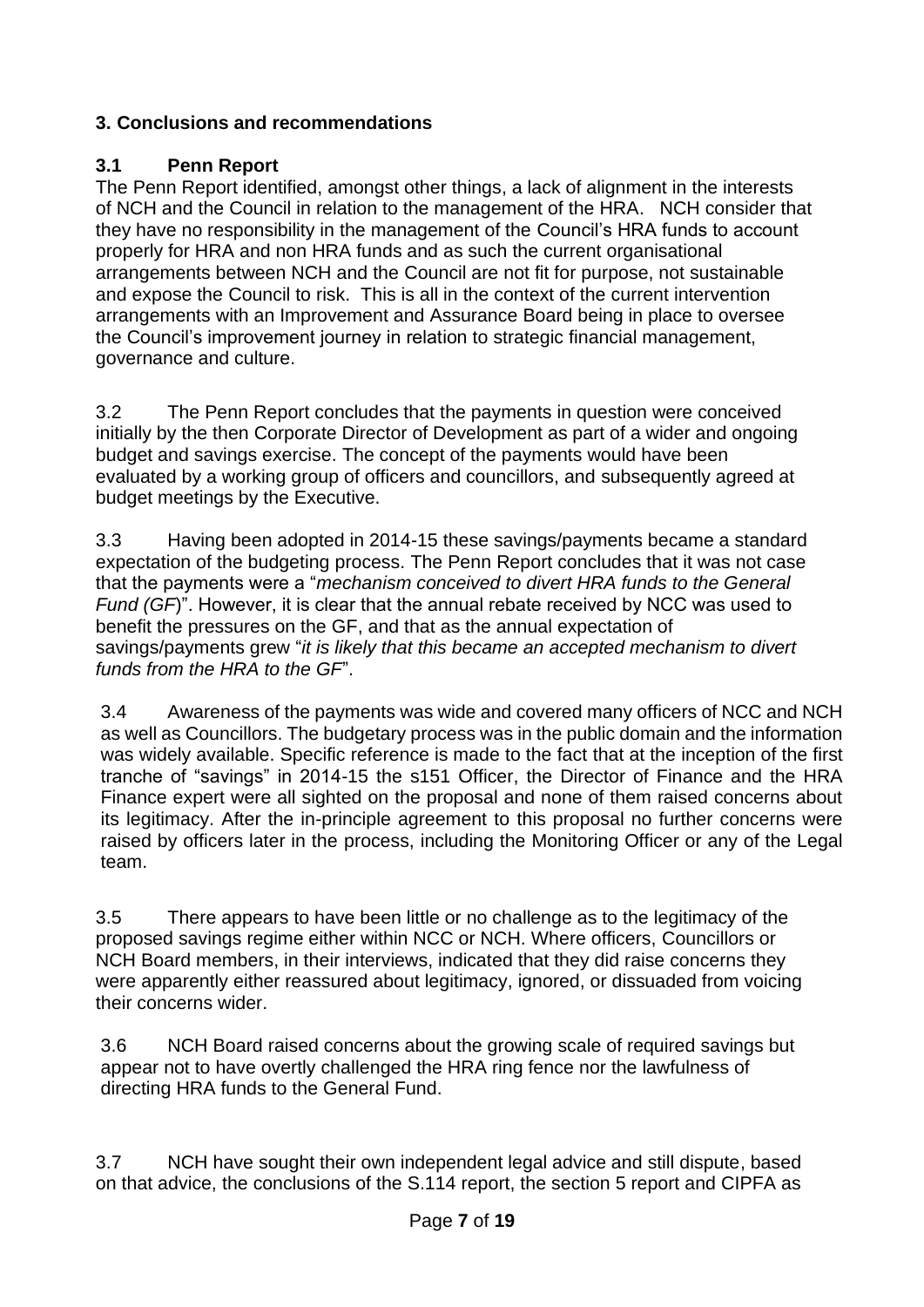to the unlawful breach of the ring fence. The Penn Report makes no attempt to adjudicate on this.

3.8 The Penn Report does not conclude that the savings were a mechanism conceived to divert HRA funds to the General Fund but does conclude that there were widespread failures of governance. Particular mention is made of NCH's failure to challenge. "*NCH …. had a sufficient knowledge of the HRA ring fence to know that returning surpluses back to the Council to help with General Fund budget pressures could not be justified but they went along with the proposal*." The Chair of NCH did report that there had been a formal enquiry challenging the use of HRA, but this did not result in any form of review or revision of the approach.

3.9 The Penn Report observes that "*This episode has been a disappointing setback for the Council on an improvement journey which has centred on improving strategic financial management and governance – poor examples of both have been identified through this investigation. Notwithstanding that, that the issue has been identified and dealt with quickly by the Council itself demonstrates that the improvement journey is very much on track*".

The Penn Report makes the following recommendations.

## 3.10.1 **Relationship with NCH**

- *Having regard to the CIPFA Review and this investigation, urgent consideration is given by the Council to bringing back 'in house' the management of the Council's housing stock and related functions.*
- *Between now and when a 'Notice to Terminate' is served, the Council to expedite the significant strengthening of the governance arrangements applied to NCH, to ensure that the Council can demonstrate and exert the required control over NCH as a wholly owned Teckal company, to provide the necessary assurance over the management of the Housing Revenue Account.*
- *This should include amending the Articles of Association, the rules governing how the company operates lodged at Companies House, to give the Council the right to appoint and dismiss the Chair of the Board and the Chief Executive.*
- Penn also recommended *the ongoing strengthening of the Council's local housing authority role, to include effective client arrangements of NCH, together with the undertaking of project planning for the return of council housing management to the Council, with the necessary resources being allocated.*

## 3.10.2 **Improved governance within NCC**

- *Arrangements should be made for additional advice, guidance and support for the Council's Finance Team including external support and expertise.*
- *that the Monitoring Officer and the s151 Officer should be formally and more actively involved than has been historically the case in fulfilling their statutory responsibilities for the provision of advice to elected members on any proposed* action by the Council that could potentially be unlawful along with the Chief *Executive, as the Council's third statutory officer.*
- *That any such advice from the Council's three statutory officers must be fully respected by both members and officers and given due weight in the Council's*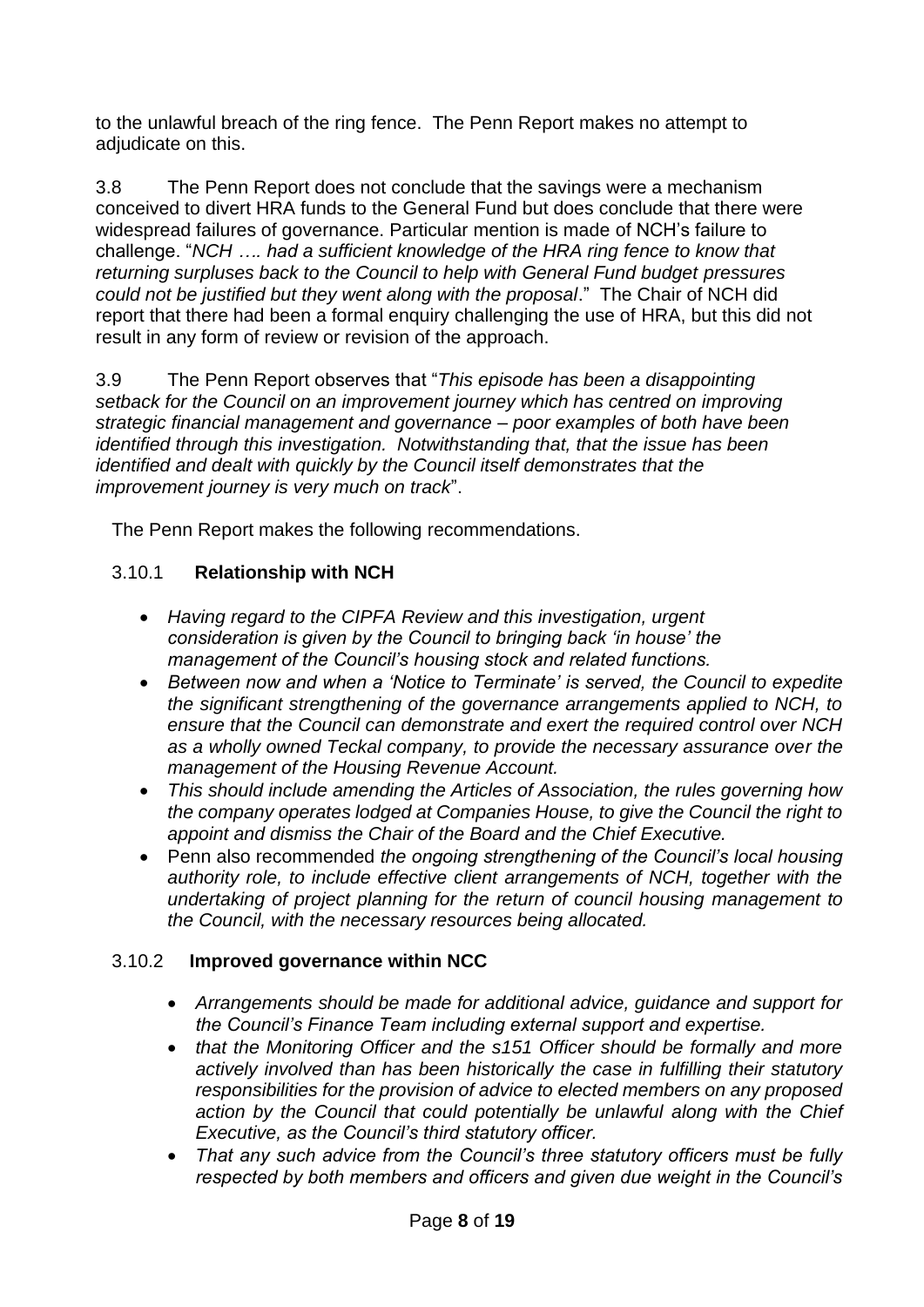*decision-making processes.*

- *That the Council's External Auditors should be required to have a greater focus on how the Council is taking decisions and responding to the advice from the Council's statutory officers rather than relying on 'materiality' to trigger potential intervention.*
- *Whilst the operating environment may have been considered challenging or difficult, the investigation has found that a number of former NCC officers fell below the standard that could reasonably be expected in showing the necessary intellectual curiosity, and providing clear advice about the inappropriateness of action by the Council in this regard.*
- *The Council should seriously consider passing details of the CIPFA Report and this (Penn) Report to relevant professional bodies where relevant professional qualifications were and are held, for those professional bodies to determine whether they wish to consider any support, guidance or action in this matter. This would be a serious step and proper consideration needs to be given to the relevant evidence before any such action is taken to avoid potential litigation.*
- *That the Council's Constitution - including the various Codes of Conduct should be critically reviewed to ensure that the lessons learned from this experience have been fully encapsulated in the requirements set out in the Council's Constitution.*

## 3.11 **CIPFA Report**

The further report from CIPFA is attached at Appendix 2 and has drawn the following summary of conclusions.

CIPFA's findings in their original report focussed on the unlawful treatment by NCC of the NCH 'management fee rebate' and was valued at **£14.367m**, which was the subject of the initial report to Council on the 4<sup>th</sup> of January 2022.

CIPFAs additional work has uncovered a further sum of up to **£25.759m** of detected issues taking the overall scale of the issue as up to **£40.126m**. This is based on a detailed review although given the lack of data and supporting evidence in some areas, CIPFA have had to rely in some areas on estimates and extrapolations to arrive at the financial impact over the last seven years.

The issue can be broken down into three main parts.

- i. Issues raised in the original report concerning the unlawful treatment by NCC of NCH 'management fee rebates of **£14.367m** (35.8% of the total).
- ii. Issues forming workstream A connected to historical decisions taken by NCC without full consideration of the HRA ring-fence, presented as a nonnegotiable requirement to those responsible for administering the HRA totalling **£8.503m** (21.2% of the total). Further issues have been identified which may vary this total further.
- iii. Issues forming workstream B connected to the extent to which HRA monies have been spent by NCH on non-HRA activities between 2014-15 and 2020- 21 totalling **£17.158m** (43.0% of the total).

In relation to **workstream B** which focussed on the treatment of funds within NCH and the NCH group, CIPFA conclude that.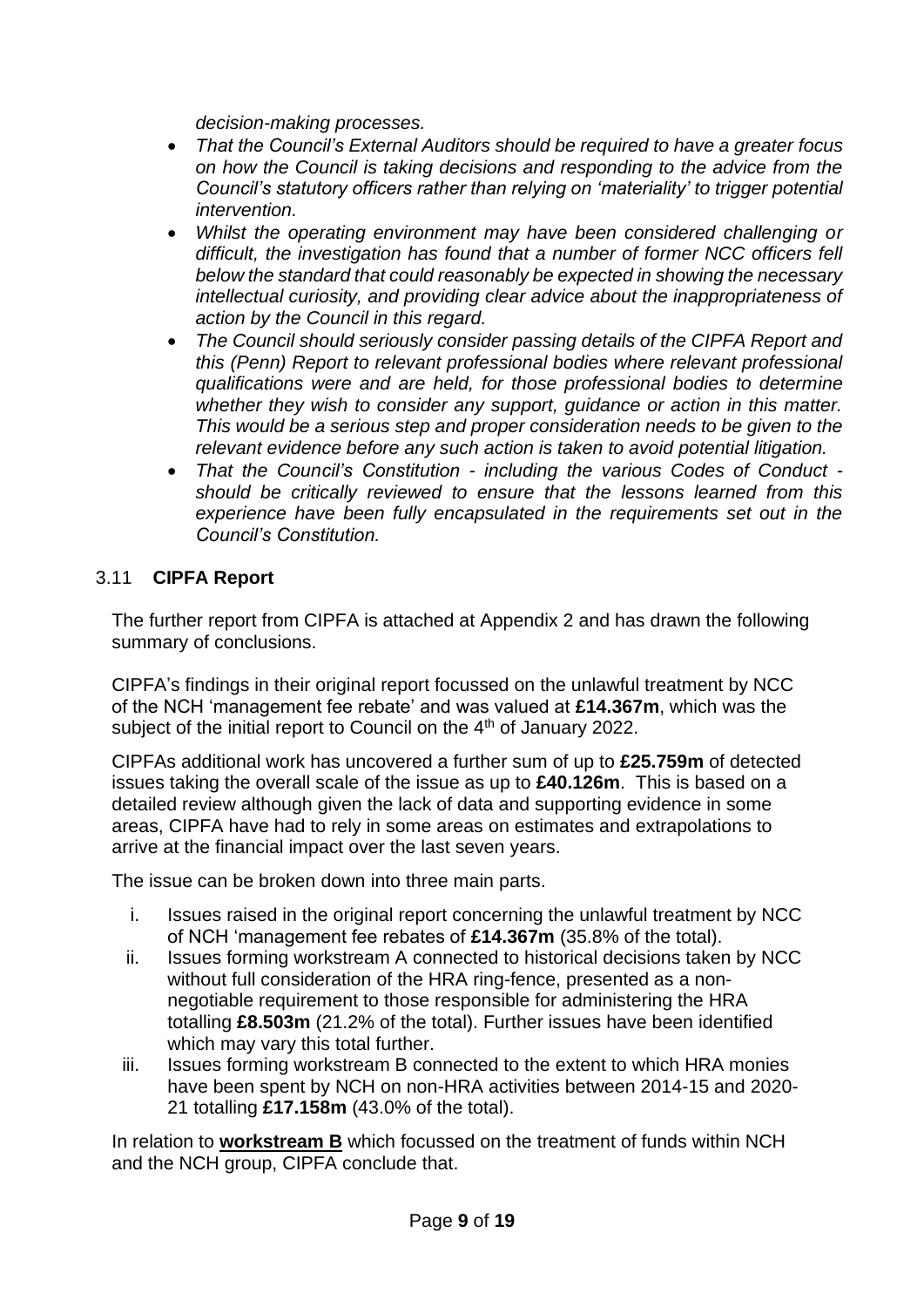- 3.12 "*In our opinion, the duty on NCC to ensure that HRA monies are only spent to the benefit of HRA tenants does not cease when it delegates the service provision to an arms-length management organisation. On the basis of our analysis, the failure to require its arms-length management organisation (NCH) to maintain this ring-fence for its operations means that, in addition to the £14,366,500 payments to the NCC General Fund that need to be remedied, a further £17,256,213 of HRA funds between 2014-15 and 2020-21 were not utilised by NCH on HRA activities by 31 March 2021. This estimate is based on the assumption that NCC funding reconciles with the records held by NCH.*"
- 3.13 CIPFA specifically comment in relation to workstream B that.
	- *1. Funding from the ring-fenced HRA account received by NCH between 2014-15 and 2020-21 exceeded its spending on HRA activities, that the scale of the gap does not take into account the annual payments made by NCH that NCC credited to the GF and that the capacity for NCH to remedy this gap without support from the Council is very limited.*
	- *2. CIPFA have not seen any evidence that NCH has the appetite to ringfence HRA funding and expenditure from its non-HRA activities.*
	- *3. CIPFA find that the ledgers kept by NCH do not differentiate between HRA and non-HRA activities and as a result, separating HRA funding and expenditure within NCH has proved very difficult. As NCH does not consider that it has any obligation to ring-fence HRA funds, there is no statement or prime records available to show how such monies received have been applied each year.*
	- *4. Difficulties in identifying how HRA funds have been utilised are compounded by out-dated recharges between account codes that CIPFA could not validate and they were unable to adequately confirm the number of properties managed on behalf of the Council as specified in NCH's financial statements for 2020-21.*

#### 3.14 Recommendations from CIPFA in relation to NCH through workstream B are.

- *1. NCC should, as a matter of priority, revise existing funding agreements with NCH to specify an obligation to ring-fence HRA activities, including the production of an annual statement that shows the funding received and how it has been utilised.*
- *2. Having established the extent of HRA funding that has not been utilised for HRA activities, determine whether NCH has the capacity to remedy this matter without financial support and if it cannot (as seems likely) consider how the Council would fund a further £17,158,617 to replenish the HRA.*
- *3. Alongside the actions to introduce an HRA ring-fence, the basis of costings and recharges for work done by NCH and its subsidiaries needs to be updated, with the onus on actuals rather than estimates. A similar approach should be used for all other services provided to subsidiaries and other organisations.*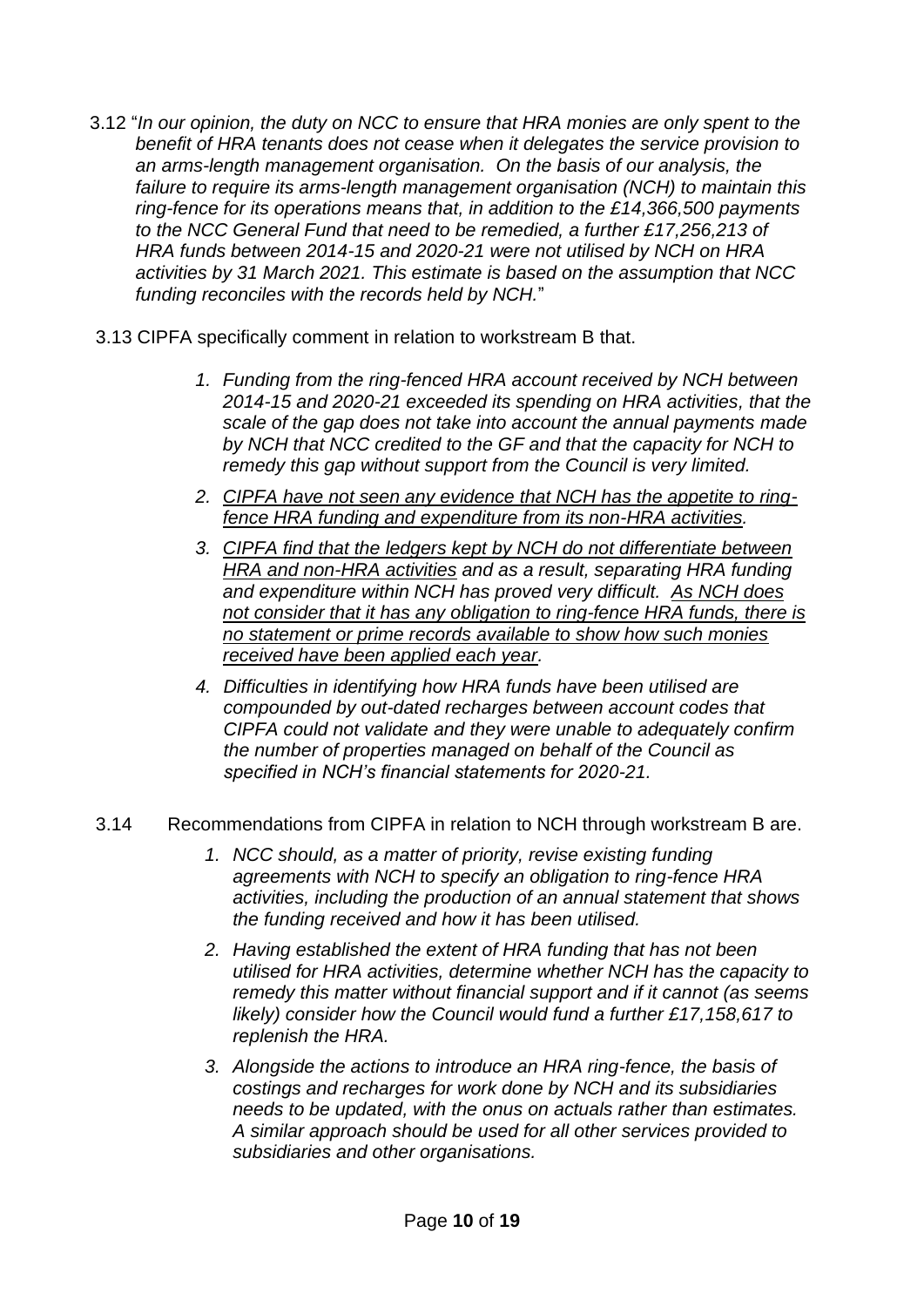- 3.15 In relation to **workstream A** which focussed on the treatment of funds charged by NCC to the HRA, CIPFA conclude sums of £8.3m should be repaid from the General Fund to the HRA.
	- *1. On the basis of the evidence that was provided to CIPFA and conversations with NCC staff in relation to this evidence, we conclude that a number of decisions have been taken that cannot be justified and appear to undermine the HRA ring-fence.*
	- *2. The details of this undermining are set out in the CIPFA report but relate to charges for items which should not, under DLUHC guidance be charged to the HRA and/or where charges are being made, the evidence and basis is not obviously evidenced and thus without basis.*
	- *3. In addition to the above there are other issues that we [CIPFA] have examined where a firm conclusion cannot be made on the fairness of the charges made to the HRA since there is no clear basis or SLA on which these charges are based. In particular, we would draw attention to the £500,000 charge that was introduced in 2019-20 for Corporate and Democratic Core. No evidence has been provided to support this new charge.*
- 3.16 CIPFA have recommended that
	- 1. *NCC considers our conclusions in relation to each of the items that combined have a value of £8,503,030 and determines:*
	- *2. The amount the HRA should be reimbursed (taking into account any interest that might have accrued on the sums to be paid to the HRA)*
	- *3. Any adjustments that might be necessary to reflect these amounts are based on historical values which may well have changed since the relevant decisions were taken.*
	- *4. The actions needed to rectify these items from 2022-23 onwards*
	- *5. Undertake work in relation to all charges to the HRA from the GF to provide a sound basis for the calculation of such charges combined with SLAs that have sufficient granularity to support these charges and any changes over time.*

#### **4 Council Response**

4.1 The Council accepted in full the recommendations made at the Extraordinary Council Meeting on 4 January 2022. The Council commissioned further reports which are integral to the recovery process that the Council has embarked upon.

4.2 It is of deep concern that notwithstanding the seriousness of the issue, as evidenced by the service of a Section 114 Notice, a Section 5 Notice and exchanges of correspondence between the Chair of the Improvement and Assurance Board and the Minister in relation to the HRA issue, that CIPFA, as part of their most recent work, have reported that they have seen no evidence of measures to properly separate HRA and non HRA funding and expenditure. As a result, the Council cannot be sufficiently assured that the HRA ring fence is appropriately protected.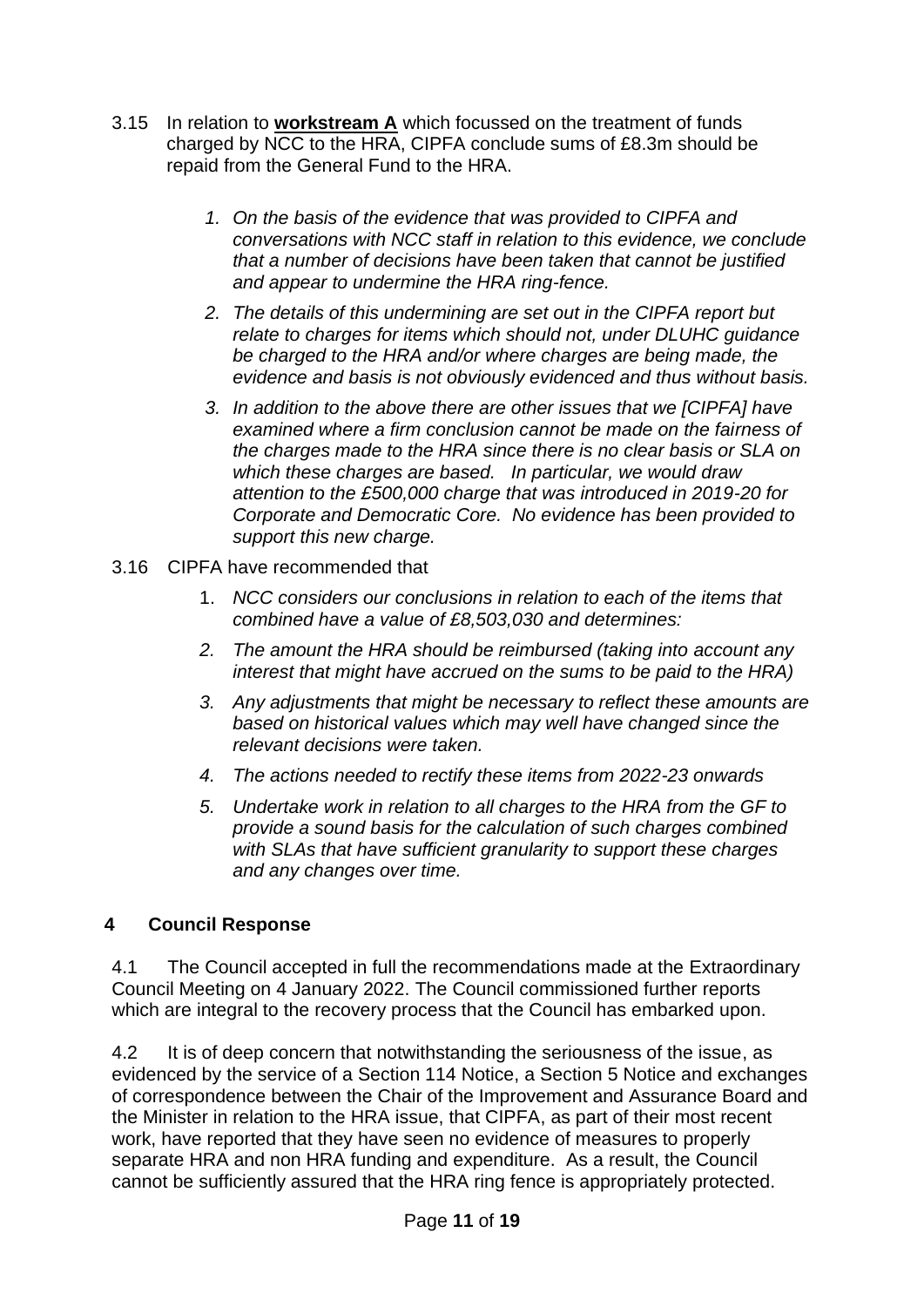4.3 The advice in the reports and in this report are evidence based or founded on the most reasonable assumptions that could be made at the time. For this reason, officers strongly advise that the findings of the Penn Report and CIPFA should be accepted in full and the recommendations in this report accepted and implemented. The recommendations include rectifying the deficiencies identified and ensuring that future governance and financial controls are adequate and strengthened to protect the ring fence.

4.4 To achieve this, it will be necessary to strengthen the Council's technical and professional capacity and capability on HRA and Housing to implement this effectively. The current year accounts (2021/22) and the MTFP will be impacted and this could result in a potential gap each year. This will be considered in due course via the appropriate governance routes and mitigated to ensure the financial stability of the council. There will be further work in regard to the values reported to ensure that the precise sum for repayment is identified.

4.5 Further the oversight of any future charges to the HRA will be undertaken by the Interim Director of Housing and the Senior HRA accountant who will both act as "HRA Champions" for the Council and provide that required assurance to the Council regarding the future management of the HRA. As part of broader tenants and member involvement in relation to the council housing function of NCC, the Council will establish governance and oversight arrangements in relation to the HRA for members and tenants that are based on best practice in the sector. In addition, the Council will strengthen the role of the Council's Scrutiny arrangements to strengthen the overall governance arrangements covering the management of housing and the HRA.

4.6 Recommendation 6 is to bring the Housing Management function back "inhouse" by service of 12 months termination in accordance with Clause 59.3 of the 2020 Partnership Agreement. This will mean the return to the Council of the direct management of council housing from the expiry of that notice. This can be effected earlier by agreement between the parties.

4.7 This process will include undertaking the necessary due diligence and project planning to bring housing management staff into the council, address and where appropriate transfer contracts, resolve issue relating to assets and balance sheets and ensure that existing housing management and services remain the same for tenants. NCC will remain as the landlord.

4.8 This will also include making any changes that may be necessary to the Articles of Association of NCH and Board appointments in the interim period.

4.9 This project will incorporate the necessary engagement and communications work to reassure staff and tenants. The Penn Report firmly recommends that in order for the Council to be able to demonstrate the necessary level of assurance over the use of HRA funds and during the transitional phase there will be a requirement for strengthened financial management, together with appropriate transition management arrangements to provide in improved level of assurance in the management of the HRA.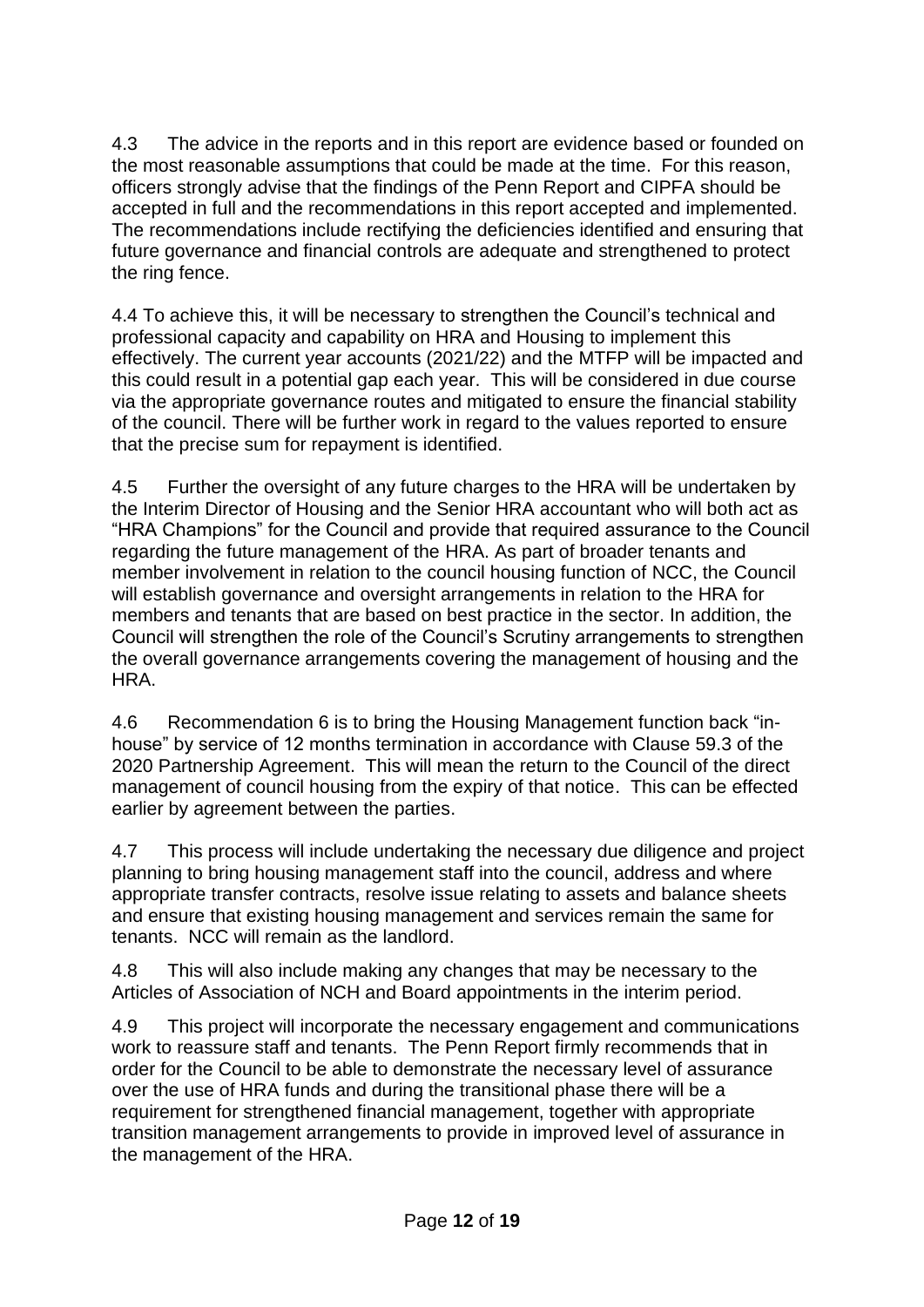4.10 It should be noted that the process of reverting services back to the host Local Authority is now a common practice. From the initial creation of Housing ALMO's to gain Decent Homes grant funding from Government in the early 2000's, there were nearly 70 ALMO's. As Decent Homes Grant Funding is no longer available, many local authorities have taken the services back and there are now only just over 20 ALMOs still operating.

4.11 It should be noted that the Together for Nottingham Plan already includes an action to review Council companies and subsidiaries. Progress on this issue will be monitored by the Companies Governance Executive Committee.

## **5 Technical Steps to deliver recommendations**

5.1 It should be noted that there is no recommendation from the Penn Report or CIPFA to enter into a full options appraisal. Where there is unlawful activity in regard to HRA and in the context of the existing Together for Nottingham Plan to address other financial issues, the Council needs to act decisively and quickly for the benefit of tenants.

5.2 To terminate the agreement with NCH notice should be served under 59.3 of the 2020 Partnership agreement which states:

"*The Council will be entitled to terminate the Agreement at any time on giving not less than 12 months written notice to the Organisation*."

5.3 At the expiry of the notice period (or sooner by agreement) the service would be transferred to the council by a "lift and shift". This means that the staff involved in day-to-day delivery will continue to provide customer service and tenants and leaseholders will experience a seamless transition. This reversion of the service is to allow greater accountability for the use of rent payer's money and to retain services under the control of the Council.

- 5.4 A detailed project plan will be developed that includes, but not limited to:
	- 1. **Clarity of decision**. Why the agreement is being terminated and what NCC hope to achieve by in sourcing.
	- 2. **Governance**. Project Boards at various levels to oversee the project and to ensure engagement with key parties of tenants, leaseholders, staff, unions, stakeholders and contractors.
	- 3. **Resources**. There will need to dedicated capacity in particular in the areas of legal, finance (HRA), HR and communications. A budget of £750k to support NCC and NCH will be required. This will cover the costs of legal and professional services and will be drawn from retained HRA.
	- 4. **Communications plan**. A detailed and timed communications plan aimed at all levels of engagement and progress including reactive capacity for press enquiries etc.,
	- 5. **Risk Register**. A detailed and RAG rated living risk register covering impacts on the Council as well as NCH. The risk to service disruption has to be mitigated.
	- 6. **Tenant engagement**. Notwithstanding the references at 2 and 4 above an engagement programme to develop how tenants will communicate with their landlord (rather than the landlords agent as at present) will be critical and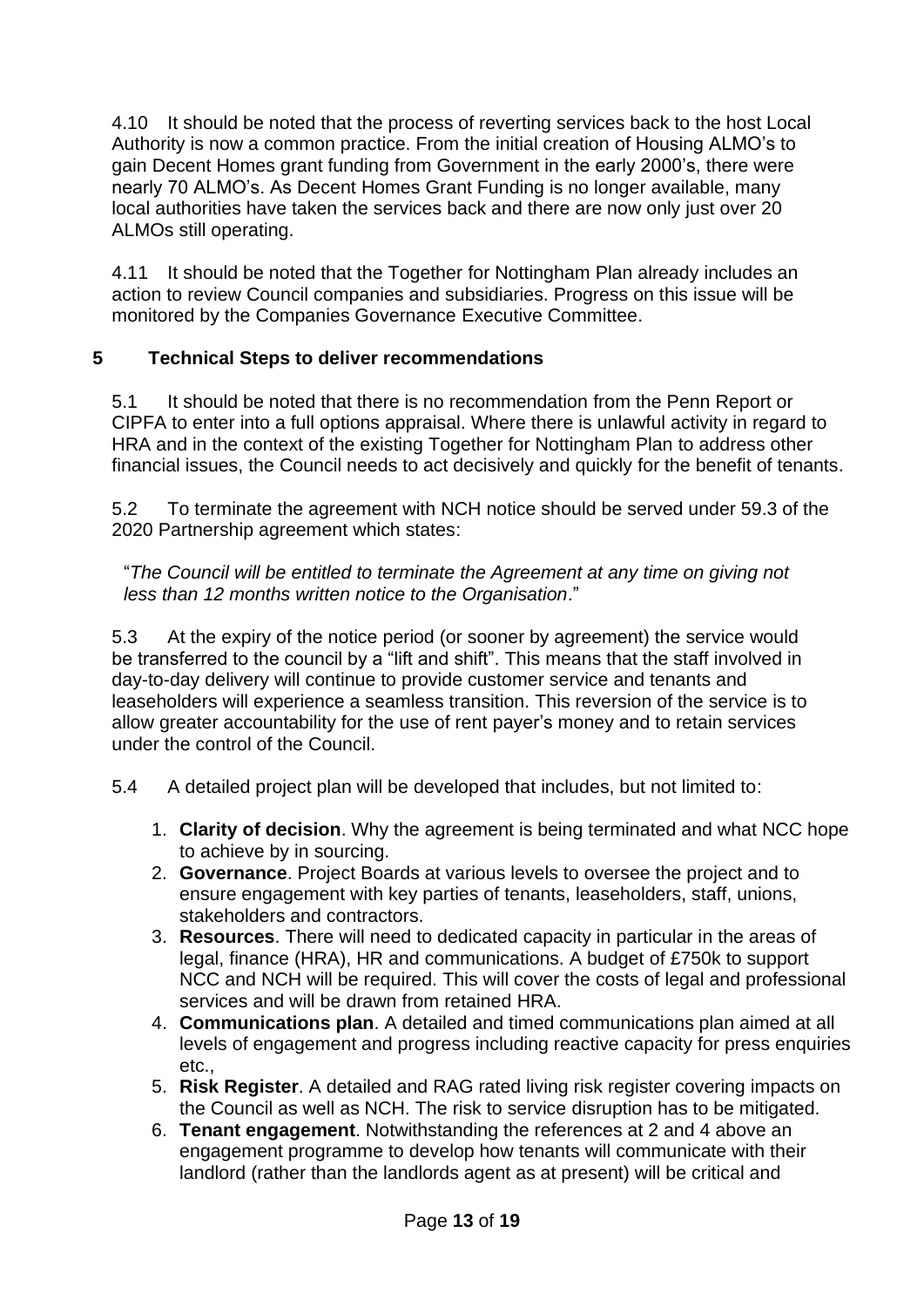consistent with the emerging White Paper requirements, consumer standards and Tenant satisfaction measures (TSM's).

- 7. **Subsidiaries**. NCH have two subsidiaries. Careful consideration will be required in terms of the legitimate use in the future and protecting the benefits they provide for NCC e.g., provision of temporary accommodation.
- 8. **TUPE**. The proposal is for a "lift and shift" which means that the service would transfer back to NCC intact. The workforce of NCH would transfer to NCC and the legal and practical engagement processes including consultation and engagement with unions and staff will be observed and commence early in the process.
- 9. **Post transfer structure**. Building the council department that will bring together delivery services from NCH and strategic housing functions currently delivered in various departments within NCC structures
- 10. **HRA**. Dedicated resources are needed to implement the Penn and CIPFA recommendations.

### 6. **Consultation Process**

6.1 There will not be a formal tenant referendum exercise prior to serving Notice of Termination to NCH. This is because council tenants will remain tenants of the Council and housing management services will remain the same and will continue to be delivered in the same way. There are no proposed changes to service or policy warranting a referendum but we are seeking to deliver on the themes emerging from the Social Housing White paper, the new Tenant Satisfaction measures, Consumer Regulations and the fire and building safety agenda. Tenants will be engaged with and supported to work with the Council to review services and develop any service designs for the future as required by section 105 of the Housing Act 1985. The Council proposes to create a forum for tenants to not only oversee the smooth transition of services, but to develop the way in which tenants can interact directly with their landlord rather than the agent of the landlord. They will be supported in this process by an Independent Tenants Friend (ITF) who will be able to support and advise. This will be an independent individual or agency that can provide technical information and advise about the meaning and impacts of the proposals. Tenants will be involved in their appointment. We will want to ensure that the model of tenant and leaseholders' engagement is meaningful and influential and meets best practice standards.

6.2 There will be an extensive communications and engagement strategy for tenants and staff embedded in the processes.

6.3 Colleagues in NCH and NCC will be engaged and included in the transition process. NCH staff and unions will be formally consulted as part of the TUPE process.

## **7 Other options considered in making recommendations**

7.1 This report proposes robust, swift and decisive action to address acts of unlawfulness in relation to breaches of the HRA ring fence by the Council including through its arrangements with NCH.

7.2 An alternative approach would be to retain NCH as an ALMO and to explore with its management the necessary improvements that the Council requires to be made. This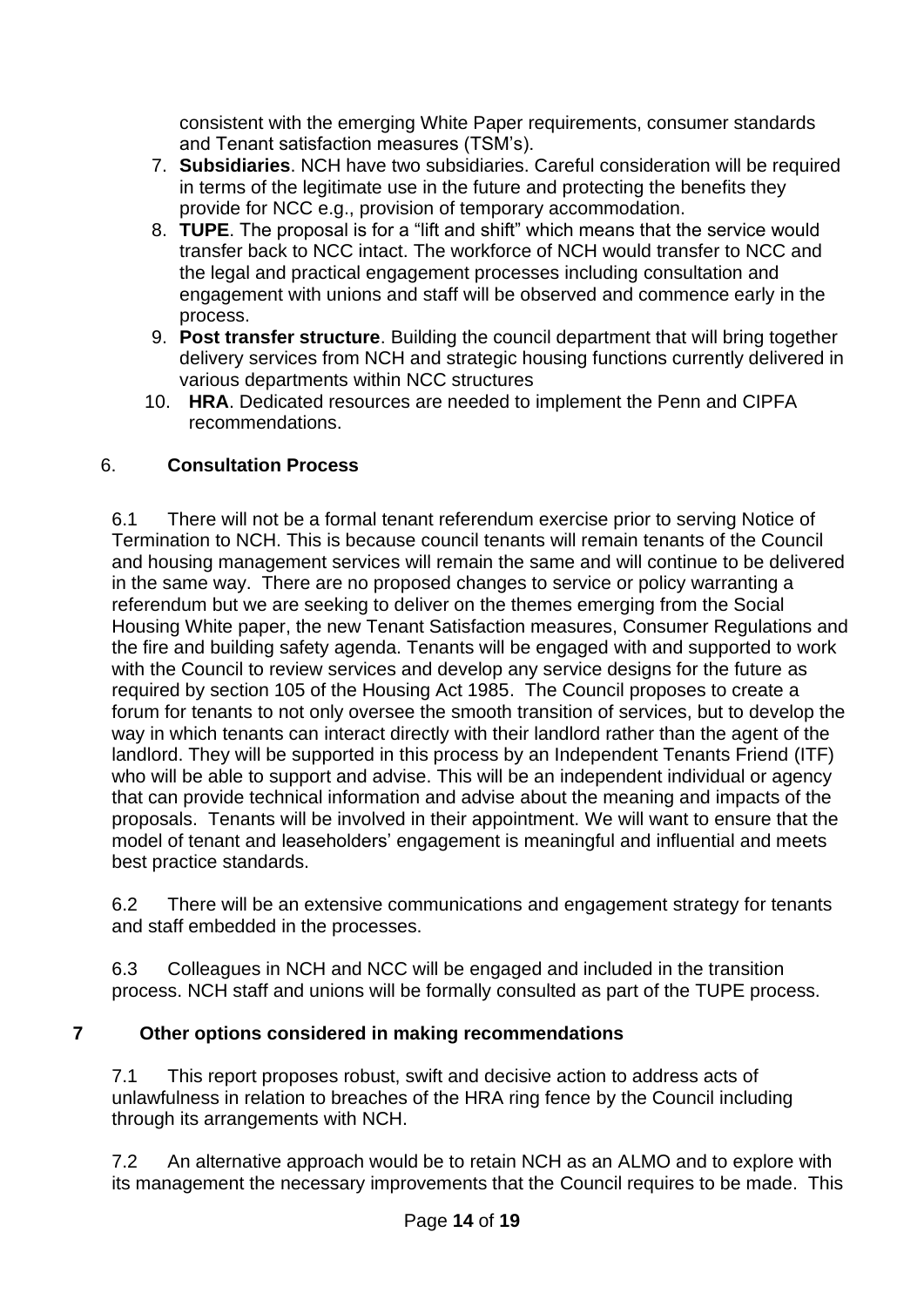approach has been rejected as the governance and financial controls are not fit for purpose. CIPFA have advised that they have seen no evidence from NCH of an appetite to ring-fence HRA funding and expenditure from its non-HRA activities, and moreover NCH considers that it has no obligation to ring fence HRA funds. Given the seriousness of the issue and gravity of the situation that the Council faces, in the light of evidence received this alternative approach is considered untenable and has been rejected.

### **8 Finance colleague comments (including implications and value for money/VAT)**

- 1. CIPFA's initial work which focussed on the unlawful treatment by NCC of the NCH 'management fee rebate' and was valued at **£14.367m.**
- 2. CIPFAs additional work in response to the Section 114 report has uncovered a further sum of up to **£25.759m** of detected and assessed issues taking to overall scale of the issue of up to **£40.126m**. This comprises:
	- i. Issues raised in the original report concerning the unlawful treatment by NCC of NCH 'management fee rebates" of £**14.367m** (35.8% of the total).
	- ii. Issues forming workstream B of CIPFA's review related to the extent to which HRA monies have been spent by NCH on non-HRA activities between 2014-15 and 2020-21 totalling a further **£17.158m** (43.0% of the total).
	- iii. Issues forming workstream A of CIPFA's report related to historical decisions taken by NCC without full consideration of the HRA ring-fence, presented as non-negotiable to those responsible for administering the HRA totalling **£8.503m** (21.2% of the total).
	- 3. CIPFA have spent in excess of 7 months undertaking this work. During that time, they have strenuously and robustly sought evidence from both NCC and NCH to evidence charge made my NCC to the HRA and charges within the NCH group. It is clear the level of justification, to support charges and the basis and allocation of costs has not been present and as a result CIPFA have had to draw conclusions from incomplete workings.
	- 4. CIPFAs additional work in response to the Section 114 report has uncovered a further sum of up to **£25.759m** of monies potentially owed by to the HRA. This may be in cash or could potentially be in the form of assets transferred to HRA ownership.
	- 5. The maintenance of an absolute ring-fence is one of the most fundamental principles of local government finance well understood by members and officers and its breach on this scale represents a major breakdown in controls, governance and financial management and requires the council to ensure that officer advice is clear, based on the latest legislation and well informed
	- 6. CIPFA have, wherever possible over a number of months, sought to get firm evidence to support their conclusions and arrived at a firm conclusion on the value of the breach to be remedied. However, in spite of their efforts, it is clear that the Council's poor performance (and to some extent that of NCH) to maintain adequate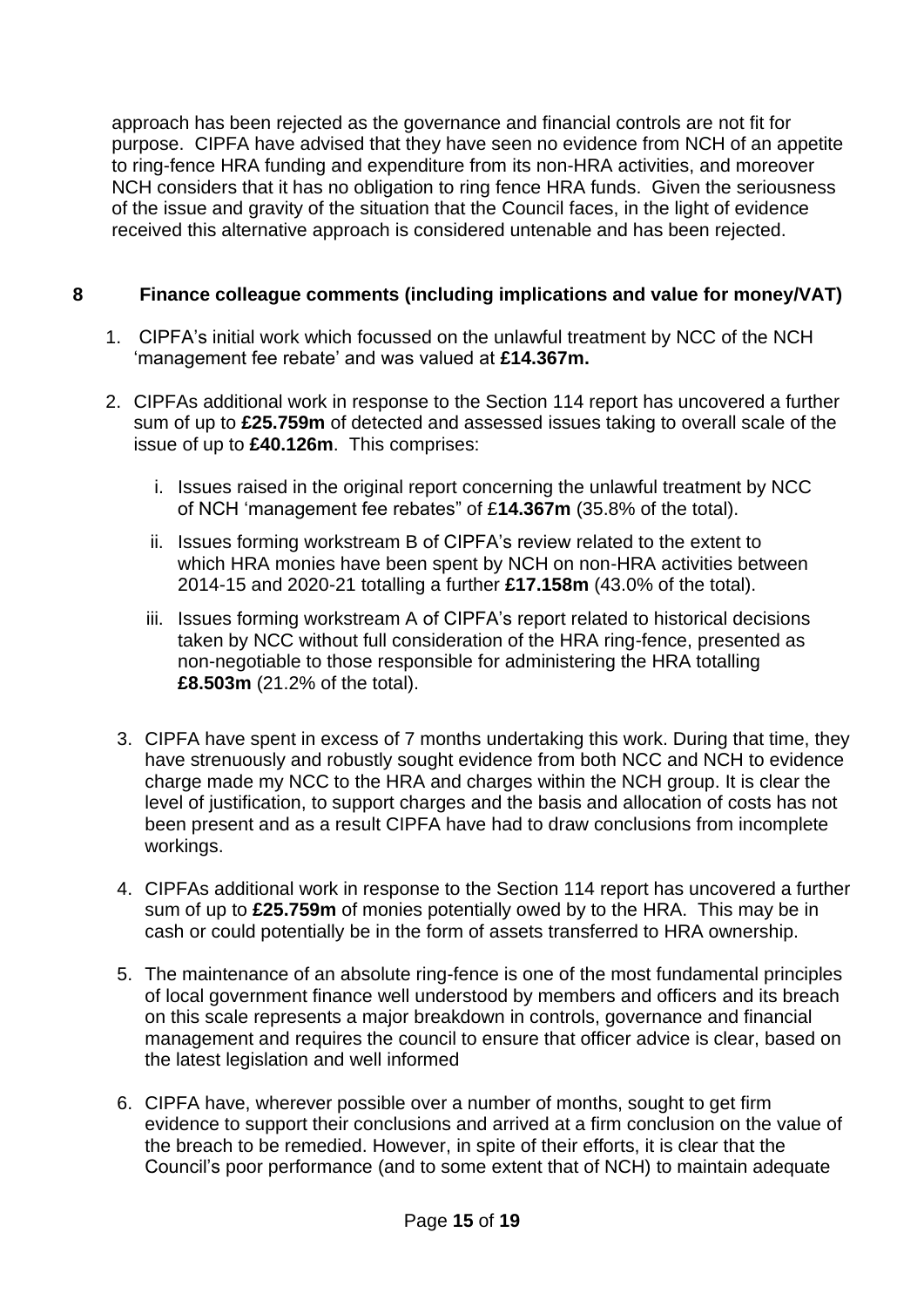SLA's, records pertaining to the basis for charging, working paper, written rationale for not adopting Government guidance, has led to CIPFA being required to make approximations and estimates in some areas in arriving at their conclusion. Such an approach is entirely reasonable and normal in the accounting world – the lack of evidence on the part of NCC and NCH is of concern.

- 7. Whilst the Council can do further work to try to make these figures more precise, the main possibilities lie in the area of assets not SLA charges where further work is just as likely to result in an increased deficit as a reduced one. It is strongly recommended that the figures identified by CIPFA are accepted and that NCC seeks a direction from DLUHC to pay up to £40.1m from General Fund source to rectify past wrongs
- 8. This does not mean that further work should not be done to seek to mitigate this figure and the most likely area is in relation to assets held by NCH Enterprise and the NCH Registered Provider companies but arguably paid for by surpluses generated by HRA activities. There are no guarantees of a successful strategy, but it is clear that work is needed. Other areas are unlikely to yield any meaningful mitigation.
- 9. Further review work will need to undertake to assess and evidence an appropriate value of transactions between HRA/GF for the future and to potentially mitigate the total figure to be repaid.
- 10.The funding of this identified sum of up to £40.1m (before mitigations) will be a challenge for a Council whose finances are already stretched. The first c£15m has already been earmarked from General Fund Reserves to remedy the phase 1 issue of the misappropriation of "management fee refunds". In the absence of mitigations, a further £25.1m would need to be found. Taking these from reserves could well leave the Council vulnerable to managing service demand and other inflationary pressures.
- 11.An alternative approach could be to consider a request to DLUHC for a further capitalisation direction up to the full value or a mix reserves and capitalisation. Further work will be needed to draw a final conclusion on the optimised funding route.
- 12.The issues identified by CIPFA, whilst historic, will impact on the current MTFP and lead to a budget deficit rather than balanced budget. This will require further financial modelling and re-consideration of the S151 officer assessment of the robustness of the budget.
- 13.In addition, further urgent work will need to be undertaken to provide clarity on the financial framework which NCC expect NCH to operate within and the controls and monitoring regime and to provide the statutory officers with the necessary assurance that the integrity of the ring fence will be maintained.
- 14.In relation to the work to bring NCH in-house, this will require a dedicated project team to be established to drive the work around HR (TUPE transfer), procurement (contract transfer or termination) and assets management alongside the other workstreams
- 15.The cost of this is estimated at £750k subject to detailed cost estimates. This is a legitimate charge to the HRA and will be met from HRA reserves.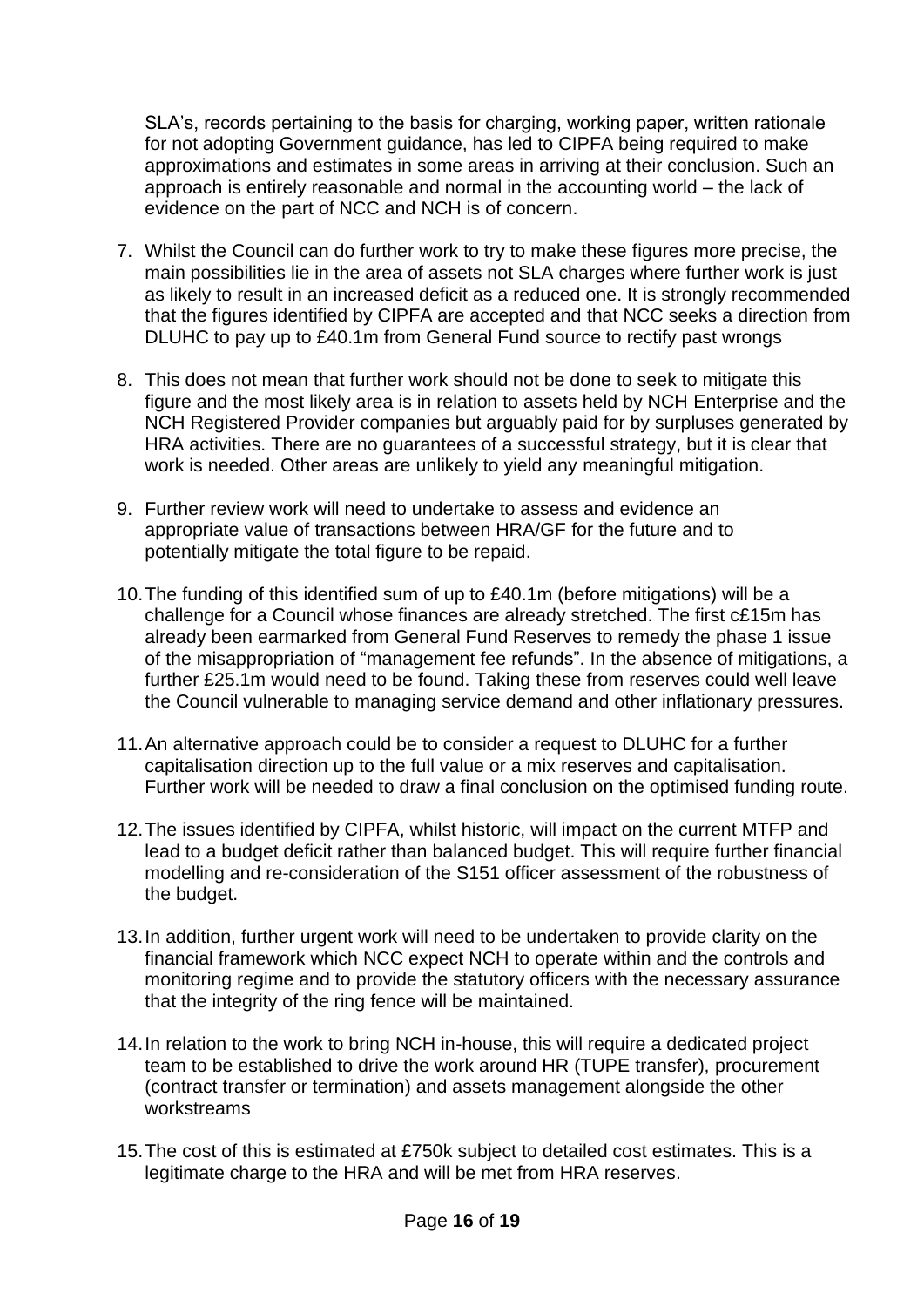16.Further work may be needed, especially around the rationalisation of the NCH Group Company structure and the Companies Governance sub-committee will have oversight.

Clive Heaphy, Corporate Director, Finance and Resources 25th April 2022

### **9 Legal colleague comments**

- Nottingham City Homes is a wholly owned Council Company established in 2005.
- Since its establishment Nottingham City Homes have established two subsidiary companies, Nottingham City Homes Enterprise Limited and Nottingham City Homes Registered Provider Limited.
- The relationship between NCH and NCC is governed in accordance with a partnership agreement, most recently updated in September 2020.
- Clause 59.3 of the Partnership Agreement states that the Council are entitled to terminate the partnership Agreement on giving not less than 12 months' written notice to Nottingham City Homes.
- The notice period can be shortened with the agreement of both parties in writing in accordance with clause 64.1.
- Once notice to terminate has been given to Nottingham City Homes the Council must ensure that matters of housing management as set out in section 105 of the Housing Act 1985 remain unchanged. Any change which substantially affects secure tenants would require a formal consultation process to be undertaken.
- In accordance with the Local Government and Housing Act 1989 the Council has a duty to keep, in accordance with proper practices, an account, called the Housing Revenue Account ("the HRA").
- The HRA must record expenditure and income on running a council's own housing stock and closely related services or facilities, which are provided primarily for the benefit of the council's own tenants.
- The main features of the HRA are:
	- o it is a landlord account, recording expenditure and income arising from the provision of housing accommodation by local housing authorities (under the powers and duties conferred on them in Part II of the Housing Act 1985 and certain provisions of earlier legislation);
	- o it is not a separate fund but a ring-fenced account of certain defined transactions, relating to local authority housing, within the General Fund.
	- o Credits and Debits are prescribed by statute.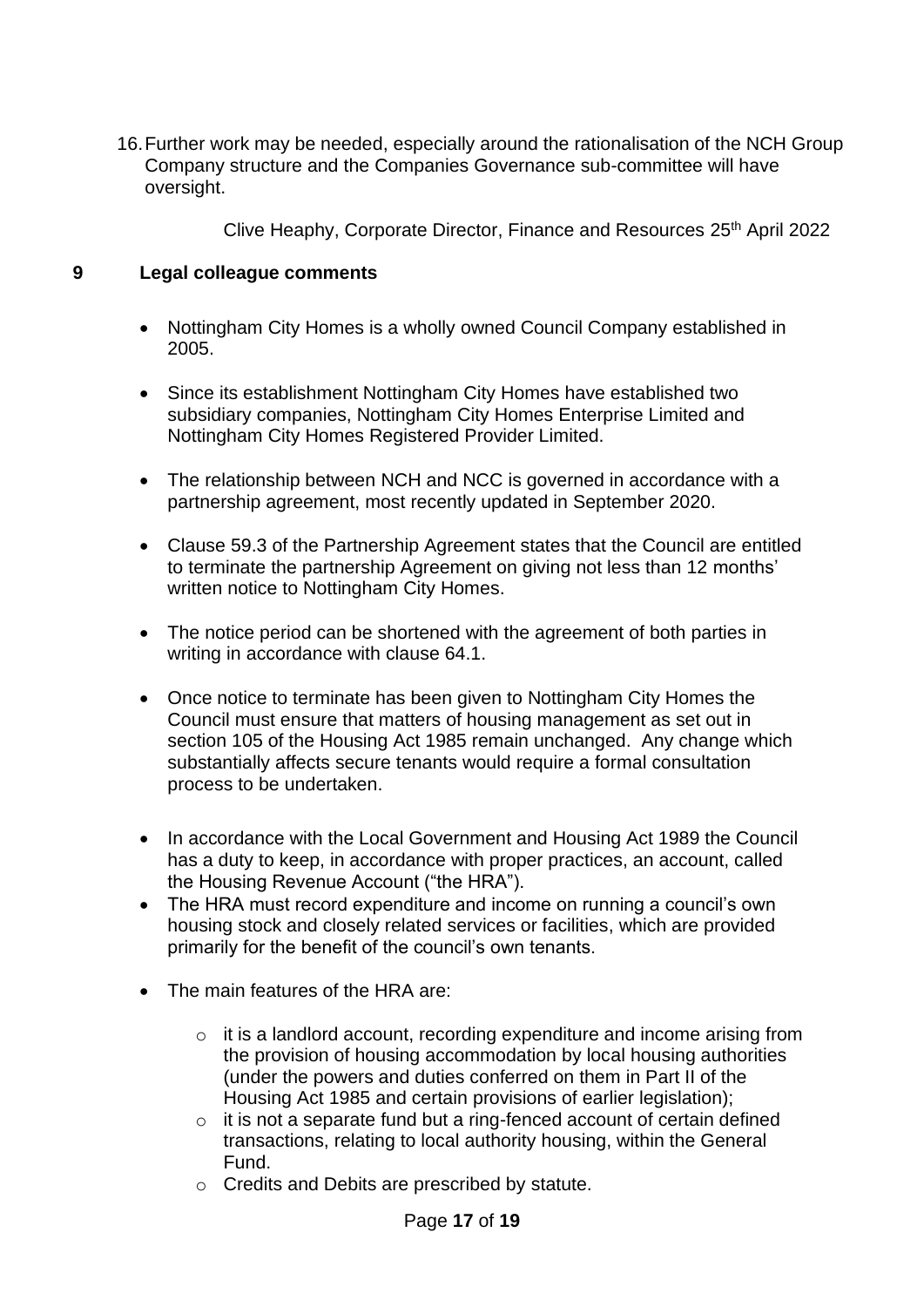- $\circ$  the main items of expenditure included in the account are management and maintenance (M&M) costs, major repairs, loan charges, and depreciation costs.
- $\circ$  the main sources of income are from tenants in the form of rents and service charges.
- o the HRA should be based on accruals in accordance with proper accounting practices, rather than cash accounting
- o No general discretion to breach the ring-fence.
- o A Local Authority cannot budget for a deficit.
- o All borrowing within the HRA must be in line with the CIPFA Prudential Code.
- The Council must ensure the proper and lawful processes are followed to support the transitional arrangements, including but not limited to employment, contracts, company and commercial matters and tenancy transfer.

Beth Brown, Head of Legal and Governance, 25<sup>th</sup> April 2022

### 10 **Equality Impact Assessment (EIA)**

**10.1** Has the equality impact of the proposals in this report been assessed?

| N <sub>0</sub>                               | $\mathbb{X}$ |
|----------------------------------------------|--------------|
| An EIA is not required because:              |              |
| There is no change to delivery of services.  |              |
| (Please explain why an EIA is not necessary) |              |
| Yes                                          |              |

#### 11 **Data Protection Impact Assessment (DPIA)**

**11.1** Has the data protection impact of the proposals in this report been assessed?

No

 $\boxtimes$ 

 $\boxtimes$ 

A DPIA is not required because: No data is being processed at this point.

## 12 **Carbon Impact Assessment (CIA)**

**12.1** Has the carbon impact of the proposals in this report been assessed?

No

A CIA is not required because:

No new policies are being proposed at this stage.

#### 13 **List of background papers relied upon in writing this report (not including published documents or confidential or exempt information)**